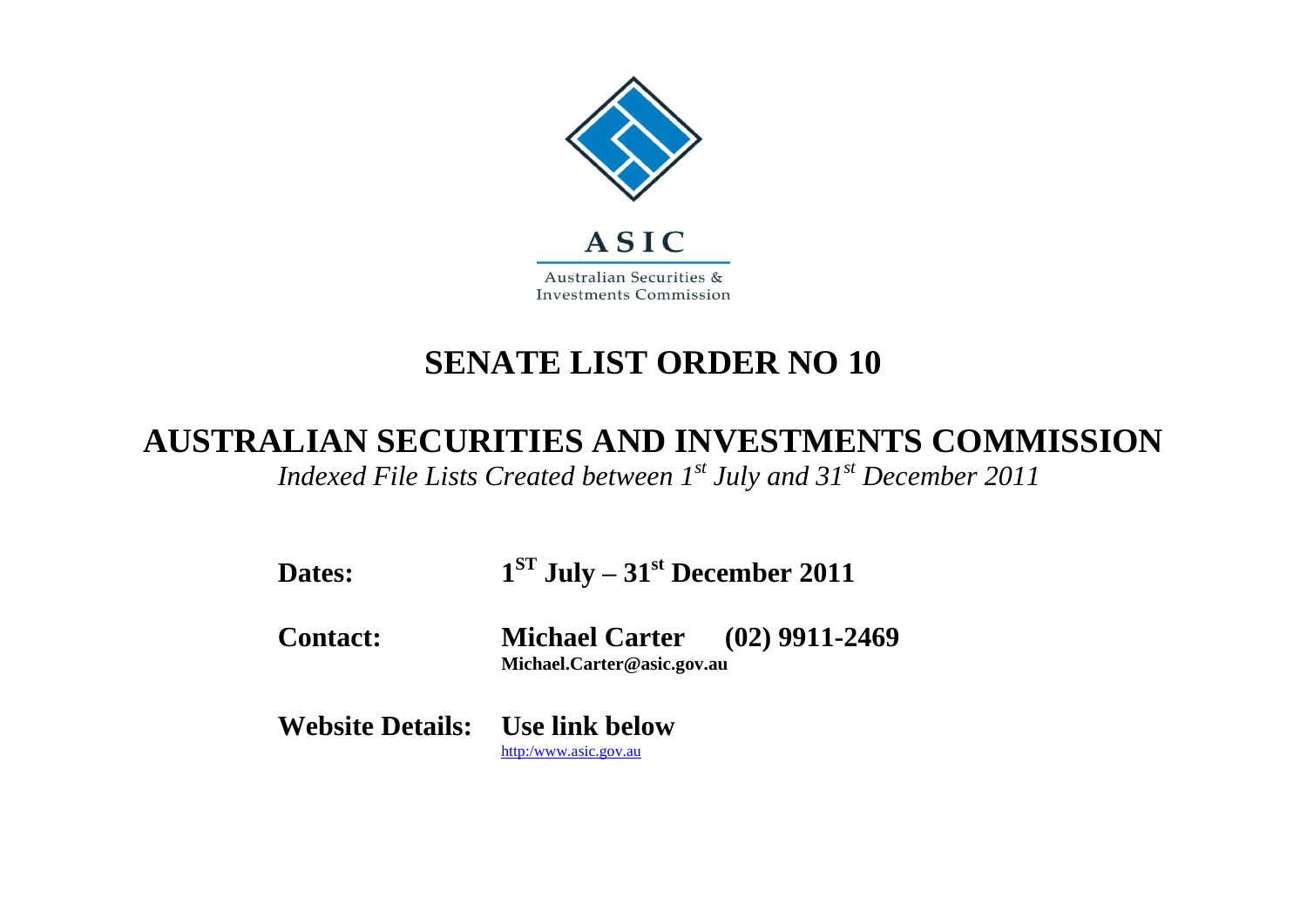| <b>File Number</b> | <b>Title</b>                                                                                             |
|--------------------|----------------------------------------------------------------------------------------------------------|
| PMR 2011/017105    | Litigation funders - speech to Law Council                                                               |
| PMR 2011/017275    | <b>TCA-DCI liaison meetings</b>                                                                          |
| PMR 2011/017201    | Privilege in relation to tax advice                                                                      |
| PMR 2011/017344    | Carbon tax impact - disclosure by companies                                                              |
| PMR 2011/017537    | Citation of Australian licence number                                                                    |
| PMR 2011/018340    | Competition for market services volume 14                                                                |
| PMR 2011/018382    | Credit removal agencies issues and research                                                              |
| PMR 2011/018832    | Corporate reporting users forum - CRUF                                                                   |
| PMR 2011/019491    | Hedge funds : valuation project 2011                                                                     |
| PMR 2011/020134    | Interdealer broker regulatory forum 2011                                                                 |
| PMR 2011/020221    | RG 71 - Downstream acquisitions: update                                                                  |
| PMR 2011/018838    | Master file for MIR 2.3.5 - re annual continuing education and compliance self assessment - notification |
| PMR 2011/021114    | Super forecasts RG                                                                                       |
| PMR 2011/021127    | Competition for market services volume 15                                                                |
| PMR 2011/021115    | Mortgage exit fees regulatory guide development folder no. 2                                             |
| PMR 2011/016475    | Aggressive mortgage scheme project                                                                       |
| PMR 2011/021984    | Papers about executive remuneration; director's duties; continuous disclosure                            |
| PMR 2011/021985    | Personal property securities; charges and taking security                                                |
| PMR 2011/022048    | Mortgage finance broking regulation                                                                      |
| PMR 2011/022134    | Insurance research file                                                                                  |
| PMR 2011/022509    | CPSS - IOSCO working group on RCCPS, RSSS and CPSIPS                                                     |
| PMR 2011/022552    | CPSS IOSCO working group on FMI working papers file 2 24.05.10                                           |
| PMR 2011/022236    | FOFA - professional and ethical standards                                                                |
| PMR 2011/022875    | IOSCO standing committee file SCI EMO                                                                    |
| PMR 2011/022877    | IOSCO SCG standing committee on credit rating agencies working papers file                               |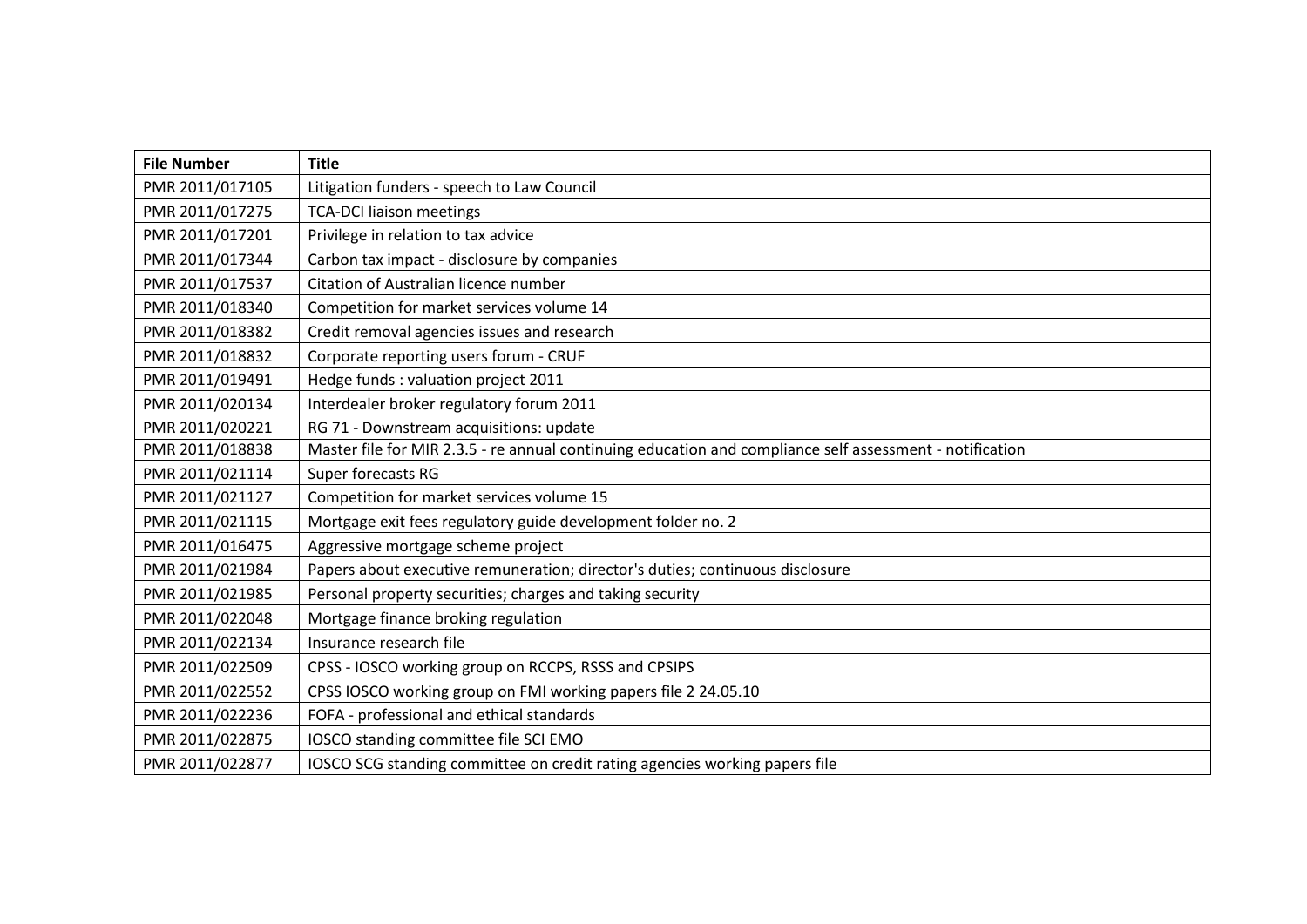| PMR 2011/022986 | Mutual recognition working papers file 1 New Zealand                                                        |
|-----------------|-------------------------------------------------------------------------------------------------------------|
| PMR 2011/022987 | Mutual recognition working papers file 2 EU                                                                 |
| PMR 2011/022991 | Mutual recognition working papers file 3 policy development file                                            |
| PMR 2011/022993 | Managed investment schemes                                                                                  |
| PMR 2011/023005 | North America working papers us extraterritorially & transnational fraud US FINRA; US PCAOB; Canada; Mexico |
| PMR 2011/023010 | Asian region funds passport Kuala Lumpur meeting 27 October 2010                                            |
| PMR 2011/023013 | IOSCO standing committee 6 (credit rating agencies) 4 - 5 march 2010                                        |
| PMR 2011/023242 | IOSCO general working papers                                                                                |
| PMR 2011/023115 | Mutual recognition - working papers US & Canada                                                             |
| PMR 2011/022522 | IOSCO ITF - working papers file 4 CIS's hedge funds 09.2011 - 11.03.11                                      |
| PMR 2011/022525 | IOSCO ITF - working papers file 6 lead up to post Montreal meeting                                          |
| PMR 2011/022529 | IOSCO ITF - working papers file 8 issuers, auditors, CRA's and ISP's                                        |
| PMR 2011/022653 | AIMA hedge fund conference                                                                                  |
| PMR 2011/023415 | Rural financial counselling 2011                                                                            |
| PMR 2011/023416 | Money management services 2011                                                                              |
| PMR 2011/023441 | Competition - XXXXX part 2                                                                                  |
| PMR 2011/023604 | Competition for market services volume 16                                                                   |
| PMR 2011/016884 | Vendor terms/rent to buy-general                                                                            |
| PMR 2011/024462 | Submission - Queensland flood commission of inquiry                                                         |
| PMR 2011/020871 | CAMAC managed investment schemes discussion paper                                                           |
| PMR 2011/025028 | PM & C cyber white paper 2012                                                                               |
| PMR 2011/025820 | IOSCO standing committee 6: part 3                                                                          |
| PMR 2011/026421 | IOSCO standing committee 2 part 11                                                                          |
| PMR 2011/026434 | Competition cost recovery part 4                                                                            |
| PMR 2011/026428 | IOSCO - futures commodities task force                                                                      |
| PMR 2011/030364 | Hedge funds : disclosure                                                                                    |
| PMR 2011/030365 | IOSCO taskforce on unregulated financial entities 2011                                                      |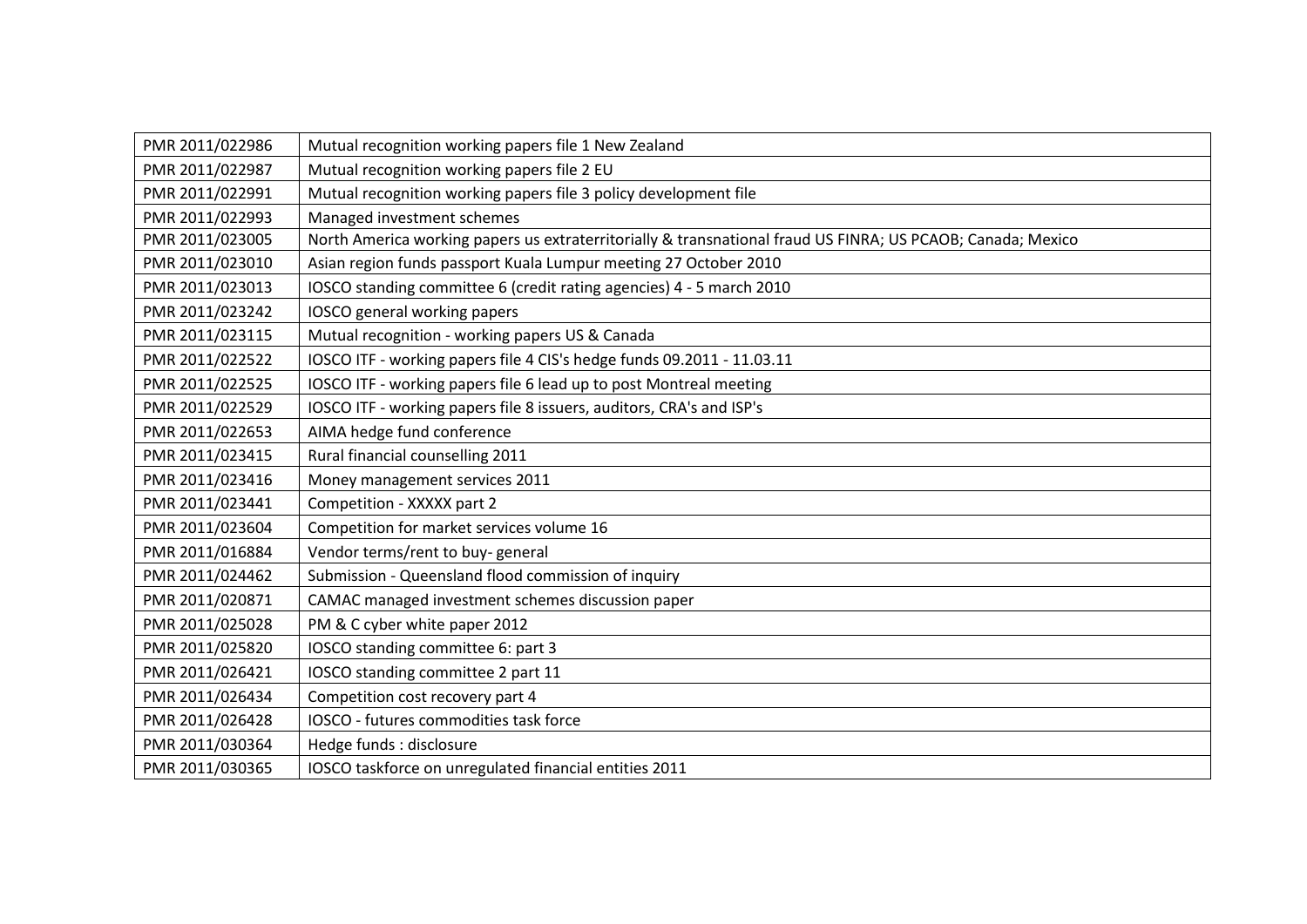| PMR 2011/030367 | IOSCO hedge fund systemic risk survey 2012 - template development                                                                                                                        |
|-----------------|------------------------------------------------------------------------------------------------------------------------------------------------------------------------------------------|
| PMR 2011/022867 | International law reform ISG MABRA ASIC Act and MABR Regs                                                                                                                                |
| PMR 2011/023240 | IOSCO ITF working papers file 7 Washington & Chennai & Berlin meetings & Madrid                                                                                                          |
| PMR 2011/018045 | Extension of time for holding annual general meeting - part 8                                                                                                                            |
| PMR 2011/031308 | Foreign collective investment scheme                                                                                                                                                     |
| 2011 - 010585   | Corporate Communication & Relations - Business Activity Projects - Insolvency Regulation Project                                                                                         |
| 2011 - 007840   | Corporate Communication & Relations - External Communications and Marketing - External Speeches & Presentations - Strategic<br>Policy                                                    |
| 2011 - 007148   | Corporate Communication & Relations - Publication - Editing - Reports - Other - Response to Submissions - CP 161 Proposed<br>Market Integrity Rules for Capital and Related Requirements |
| 2011 - 007498   | Corporate Communication & Relations - Publication - Editing - Reports - Other - Response to Submissions - CP 127                                                                         |
|                 | Corporate Communication & Relations - Publication - Editing - Reports - Other - Response to Submissions - CP 144 Giving a PDS                                                            |
| 2011 - 008076   | in Telephone Sales of General Insurance                                                                                                                                                  |
|                 | Corporate Communication & relations - Publication - Editing - Reports - Other - Response to Submissions - CP 163 Unlisted                                                                |
| 2011 - 008770   | Property Schemes: Update to RG 46                                                                                                                                                        |
|                 | Corporate Communication & Relations - Publication - Editing - Reports - Other - Response to Submissions - CP 137 and 162                                                                 |
| 2011 - 009034   | Indirect Self-Acquisition                                                                                                                                                                |
|                 | Corporate Communication & Relations - Publication - Editing - Reports - Other - Response to Submissions - CP 155 Prospectus<br><b>Disclosure</b>                                         |
| 2011 - 009209   |                                                                                                                                                                                          |
| 2011 - 009565   | Corporate Communication & Relations - Publication - Editing - Reports - Other - Response to Submissions - CP 150 Disclosing Fin<br>Info Other than in Accordance with Acc Stnds          |
|                 | Corporate Communication & Relations - Publication - Editing - Reports - Other - Response to Submissions - CP 166 Minimum                                                                 |
| 2011 - 009678   | Presence Foreign Participants                                                                                                                                                            |
|                 | Corporate Communication & Relations - Publication - Editing - Reports - Other - Response to Submissions - CP 159 Acquisitions                                                            |
| 2011 - 010094   | Approved by Members - Update to RG 74                                                                                                                                                    |
|                 | Corporate Communication & Relations - Publication - Editing - Reports - Other - Response to Submissions - CP 160 Credit rating                                                           |
| 2011 - 010432   | agencies: IOSCO Code Annual Compliance Report                                                                                                                                            |
|                 | Corporate Communication & Relations - Publication - Editing - Reports - Other - Response to Submissions - CP 122                                                                         |
| 2011 - 010588   | Superannuation forecasts                                                                                                                                                                 |